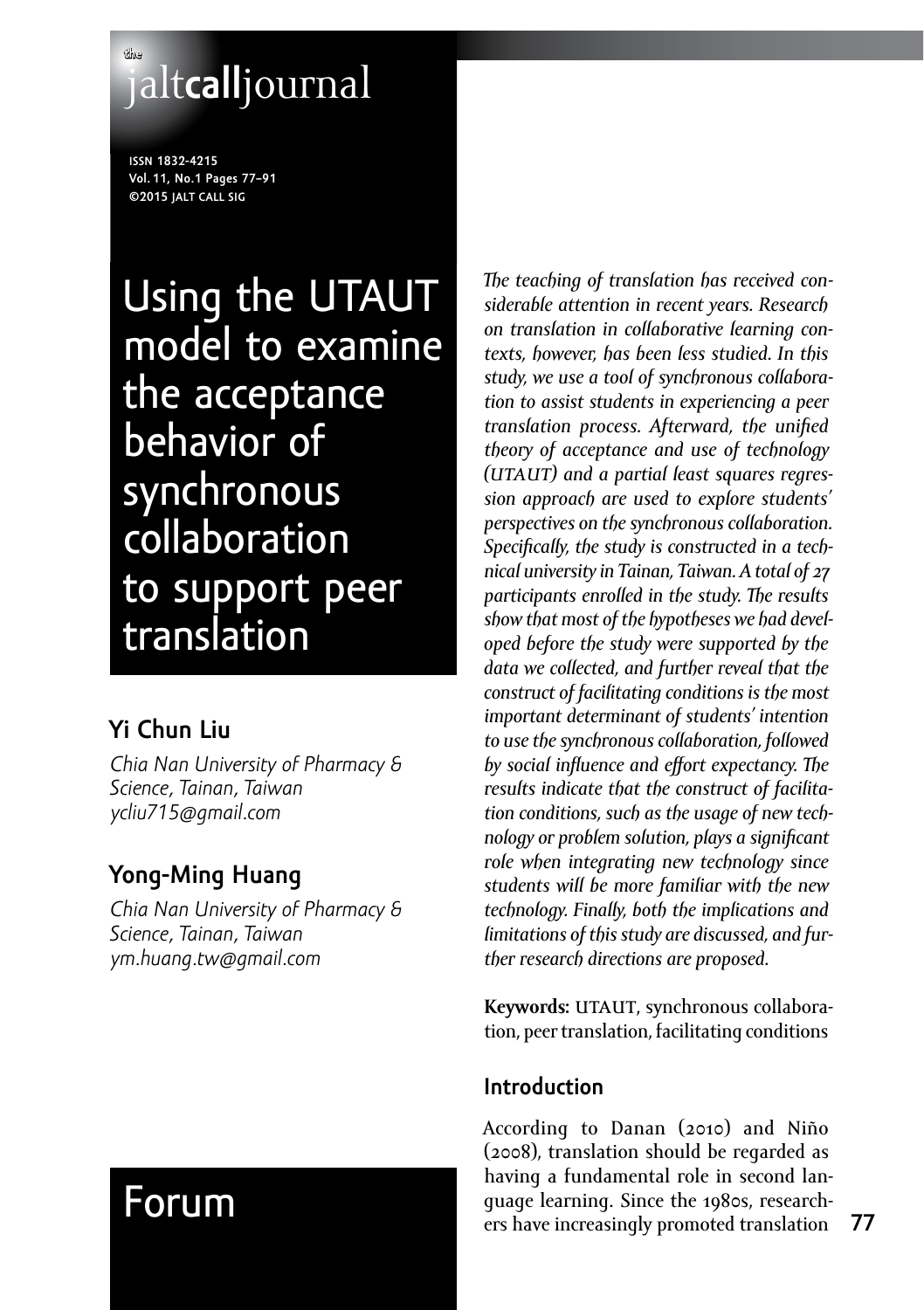as a useful language-learning exercise, especially when it receives attention as a helpful language-learning approach (Cook, 1998; Schjoldager, 2004; Widdowson, 1978). Translation can also significantly assist students in their efforts to achieve competence in the English language (Sewell, 1996), and translation plays a significant role in improving communication (Niño, 2008). Widdowson (1978) has also pointed out that it is necessary for language learners to use language for "the achievement of genuine communicative purposes." Moreover, by employing the translation activity, understanding the decision-making procedures essential in reaching the communication's overall purpose can push language learners to discover unfamiliar or specific scopes of the target language, and support students in applying the language to creatively inform their meaning (Stibbard, 1998).

#### **Translation in language teaching**

Translation involves presenting the source language text in the target language. In this way, translators need to ensure that the two language texts look approximately similar to one another. In addition, the sentence structure of the source language should be maintained as much as possible, though it is not essential that it remains completely the same. Translation can also be defined as a written or spoken expression of the meaning of a word, speech, or book in another language (Bassnett, 2013). Translation is not only a process, but also a product (Hatim & Munday, 2004), which means that the outcome is also of primary importance.

For language learners, translation can be an extremely challenging task. Nida's (1964) model of the translation process consists of three main steps. The first step is to analyze the source language text, including understanding the vocabulary, syntactic structure, logical relationship, and cultural meaning of the original context. Next, the second step is to transfer the source language text into the target language. Translators need to employ the appropriate translation strategies and rules to change the text from one language to another. In order to achieve this, translators must have not only language competence, but also they must possess sufficient cross-cultural communication abilities. The third step is to restructure the target language into a format that is both grammatically accurate and also readable to speakers of the target language. In order to be able to undertake translation activities, learners need to be able to restructure the translation format from the results of their analysis and transfer. They need to possess a sufficient level of language proficiency, as well as consider their readers' needs, if they have a useful output.

Numerous studies have been carried out utilizing technology in translation learning activities. Computer-supported translation tools have allowed students to connect to model translations and access helpful hints regarding various translation approaches (e.g., Talbot, 1996). Shei (2005) applied a hierarchical semantic network model to build a computer-aided composition tool that could be used to improve language learners' competence in writing and translation. His tool was especially useful in examining students' sentences and offering students similar sentences that could be used to judge how closely their translations of the same word in two different languages could be interpreted and refined. Chen, Huang, Chang, and Liou (2005) developed an online corpus-based paraphrasing assistance system that provides vocabulary input and then lists a series of paraphrases in Chinese and English, immediately following with usage and sentence examples. This offers considerable support for language learners hoping to incorporate some varieties into their language use while they were engaging in writing or translating. The outcomes resulting from use of this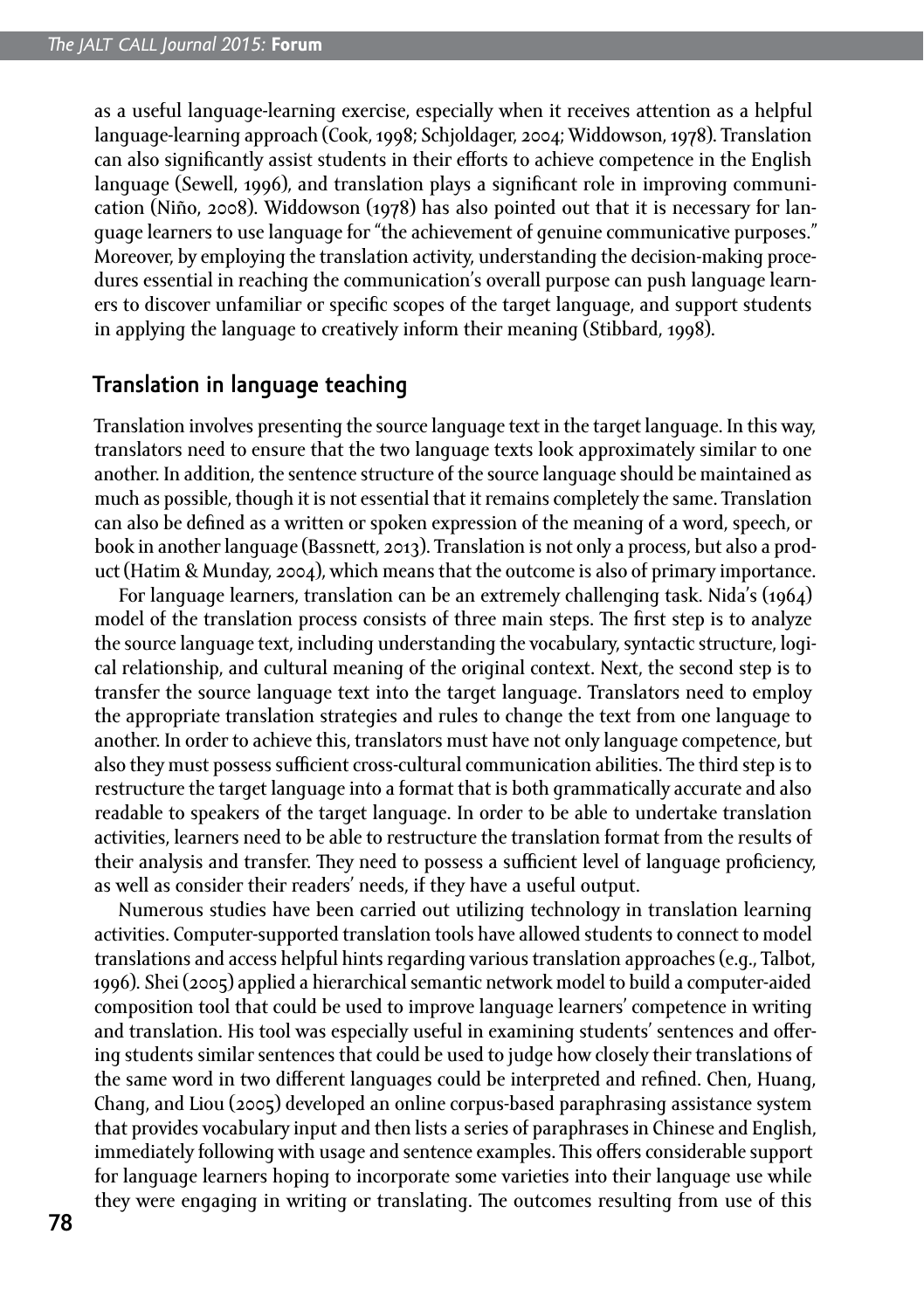system demonstrate that the system offers numerous benefits to students' learning, which is in contrast to online tools such as online dictionaries and thesauruses.

#### **Collaborative learning**

Though the above-mentioned studies show that technology can be useful when developing skills in translation, such technology does not provide students with practice in collaborative learning when practicing translation. The definition of collaborative learning used here follows the constructivist theory (Pavlenko & Lantolf, 2000; Harel & Papert, 1991; Papert, 1996), which claims that active learners must build up knowledge for themselves (Geary, 1995) through interactions with individuals and their surroundings (Schunk, 1996). In other words, the constructivist theory disputes the notion that knowledge is merely passed on from teacher to student, and instead argues that knowledge is established in students' minds patterns of active learning (Harel & Papert, 1991; Palincsar, 1998). Correspondingly, constructionism highlights that students must build up individually meaningful artifacts for learners to use in sharing and expanding their understanding within the learning community (Girvan, Tangney, & Savage, 2013). In constructivist learning, active learners involve themselves in learning through the debate, exchange, and mediation of ideas and the collaborative settlement of issues; what teachers must do is assist the students' progress in these learning activities (Palincsar, 1998). Therefore, collaborative learning emphasizes interactions among students. During the learning process, students share their experiences and knowledge with each other (Liaw, Chen, & Huang, 2008). Similarly, Lave and Wagner (1991) mention that learning is not only an individual's process of gaining knowledge, but also an interactive process that takes place within the community. Collaborative learning using technology has gained increased attention as well over the past several years (Liaw, Chen & Huang, 2008), and the potential to bring learners together using different tools has opened up a range of possibilities for activities that capitalize upon the affordances of these technologies.

#### **Synchronous collaboration and Google Docs**

In the current study, we applied synchronous collaboration to support peer translation activities and further investigated the factors that influence students' intentions to use synchronous collaboration. For educational software designers, an understanding of those factors affecting students' intentions to use educational software is vital (Escobar-Rodriguez & Monge-Lozano, 2012) since technology acceptance is regarded as the key indicator of success in any technology field (Chatzoglou, Sarigiannidis, Vraimaki, & Diamantidis, 2009; Davis, 1989; Davis, Bagozzi, & Warshaw, 1989). Therefore, understanding more about the determining influences on students' intentions to use synchronous collaboration will enable researchers to establish more efficient and agreeable forms of synchronous collaboration. Particularly, we adopted Google Docs, which is a well-developed system and a common form of synchronous collaboration for use in the required translation course; this system was incorporated with the Unified Theory of Acceptance and Use of Technology (UTAUT) to analyze students' understanding and impressions of synchronous collaboration.

Google Docs is an online tool which allows students to edit and negotiate meanings synchronously. Group members were required to translate from one language to another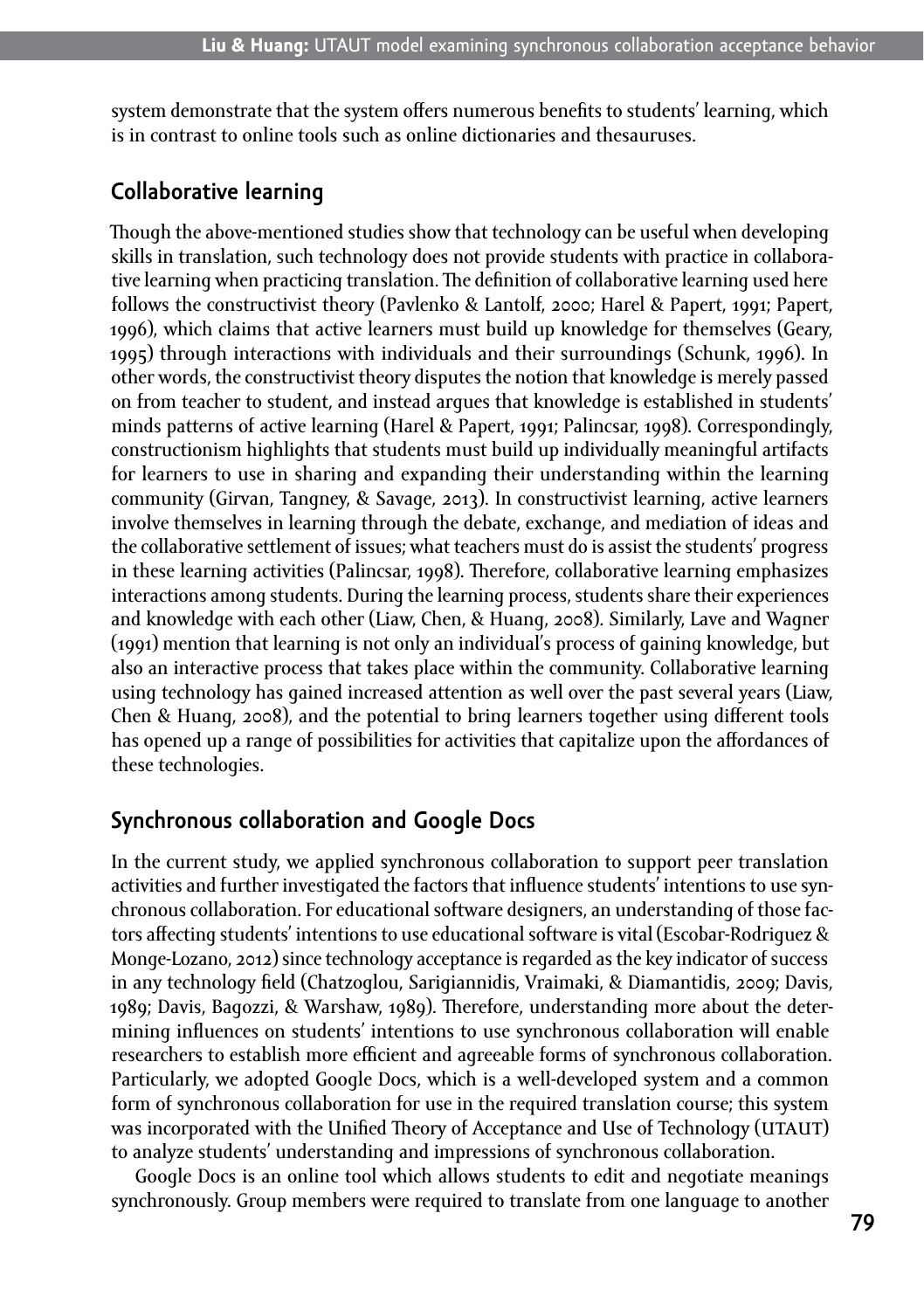(from Chinese to English), a process which demands the negotiation of overlapping shared online space (Bassnett, 2013; Yang, 2011).

Testing the model on a sequence of analyses yielded the results detailed in the sections which follow. We augmented the study to confirm the use of UTAUT in anticipation of the students' employment of synchronous collaboration. Throughout the research process, we distinguished certain vital constructive implications in the acceptance and use of the above-mentioned technologies. The UTAUT is described in more detail below.

#### **Theoretical framework**

Venkatesh *et al.* (2003) proposed the UTAUT, a notion that earlier research used to clarify individuals' usage behaviors related to information systems. The theory incorporates eight models: the theory of reasoned action (Fishbein & Ajzen, 1975), the model of personal computer utilization (Thompson, Higgins, & Howell, 1991; Triandis, 1977), the social cognitive theory (Bandura, 1986; Compeau & Higgins, 1995), the technology acceptance model (Davis, 1989), the theory of planned behavior (Ajzen, 1991), the innovation diffusion theory (Moore & Benbasat, 1991; Rogers, 2003), the motivational model (Davis, Bagozzi, & Warshaw, 1992), the combined technology acceptance model, and the theory of planned behavior (Taylor & Todd, 1995). According to Venkatesh *et al*. (2003), users' intentions to utilize technology systems and their successive usage behaviors are affected by four main variables: performance expectancy, effort expectancy, social influence, and the facilitation of conditions. The definition of performance expectancy is the degree to which people are convinced that employing a given system will assist them in gaining support in job performance. Effort expectancy refers to the degree of ease related to system usage. Social influence means that individuals realize that other prestigious people should utilize a particular new information system. The construct of facilitating conditions represents that people believe that organizations exist to sustain system usage. In the studies by Chiu and Wang (2008) and Teo (2011), performance expectancy and effort expectancy functioned as perceived usefulness and perceived ease of use, respectively. By applying the UTAUT model, researchers are able to comprehend whether or not the technology system fits users' criteria and, additionally, can illustrate the system's value. The role of technology acceptance is vital in developing successful e-learning systems, which can be evaluated by utilizing the UTAUT (Chen & Huang, 2012; Wang, Wu, & Wang, 2009). As a consequence, the UTAUT was considered to be an essential theoretical factor in exploring students' stands on the synchronous collaborations investigated in this study. Figure 1 shows a research model comprised of four hypotheses derived from the UTAUT (Chiu & Wang, 2008; Teo & Noyes, 2014; Venkatesh *et al.*, 2003; Wong, Teo, & Goh, in press).

Prior research concerning the acceptance of technology has pointed out that performance expectancy of technology has played an important role on users' behavioral intention (Chiu & Wang, 2008; Teo & Noyes, 2014; Wong *et al.,* in press). Outcomes from Venkatesh *et al.* (2003) also showed that performance expectancy is the powerful indicator of behavioral intention to use technology. In addition, performance expectancy is associated with perceived usefulness in the technology acceptance model. Huang *et al.* (2012) and Liu *et al.*, 2010 supplied empirical data to support the connection between perceived usefulness and behavioral intention in the e-learning circumstance. Likeness, Mendoza, Carroll, and Stern (2008) claimed that students will not sense any long-term advantages for utilizing technology if they discontinue using it. In the current study, performance expectancy stands for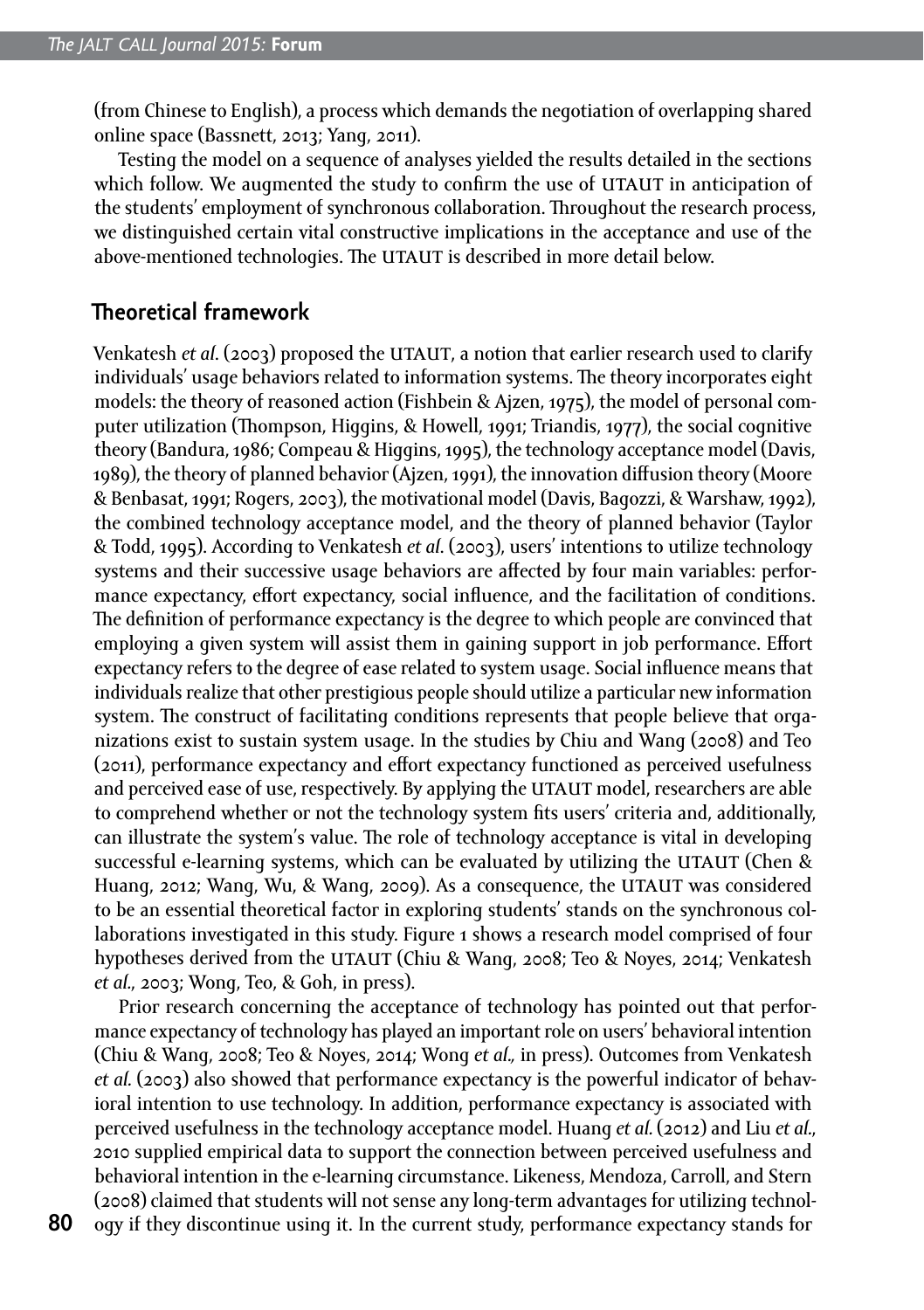

Figure 1. Research model based on the UTAUT theoretical framework.

students' conviction that collaborating synchronously will assist them to gain advantage on their peer translation. From the above discussion, hypothesis was proposed as follows.

**H1.** Performance expectancy will significantly and positively influence students' intention to use synchronous collaboration.

Previous literature suggests that the issue effort expectancy has been regarded as a significant factor in technology acceptance (Chiu & Wang, 2008; Teo & Noyes, 2014; Wong *et al*., in press). Effort expectancy is relevant to perceived ease of use in the technology acceptance model, which estimated that the system easier to use was more possible to elicit perception of usefulness and behavioral intention. Moreover, it has been displayed that effort expectancy is an important predictor of behavior intention through applying the technology acceptance model (Davis *et al.*, 1989) and the UTAUT (Venkatesh *et al.*, 2003). The above studies support information that effort expectancy is substantial to technology use, and it seems that students who have high effort expectancy are more possible to advance his use of synchronous collaboration. In this study, effort expectancy stands for the boundary that a student thinks that using synchronous collaboration could request little effort and let him have no distractions. From the discussion above, the following hypothesis was proposed.

**H2.** Effort expectancy will significantly and positively influence students' intention to use synchronous collaboration.

**81** Previous literature indicates that social influence is weighty in changing a person's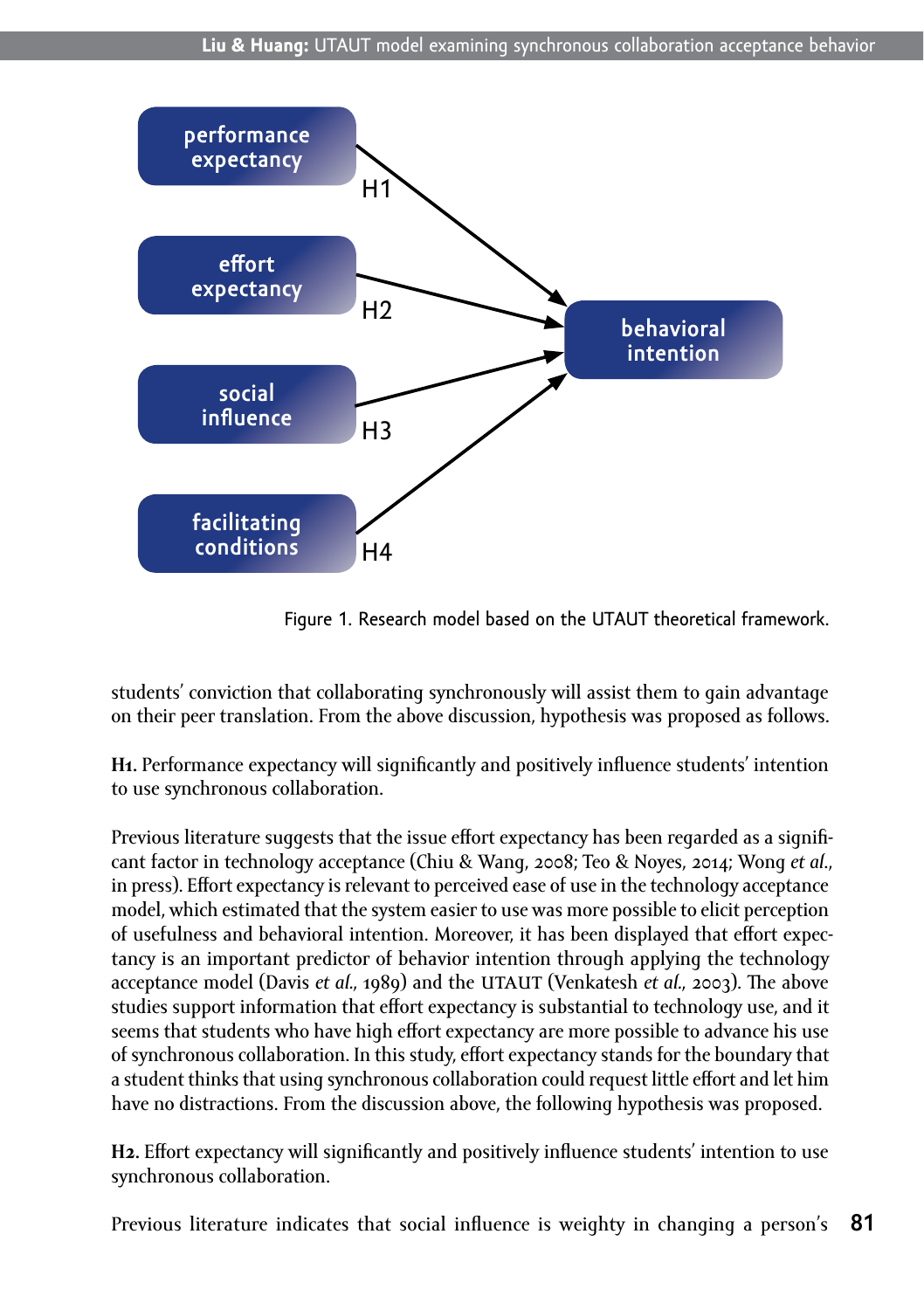intention to use technology (Teo, 2009; Thompson *et al.*, 1991; Venkatesh & Davis, 2000). Social influence is identical to subjective norm (Venkatesh *et al.*, 2003) and indicates the influence of environmental aspects; for instance, viewpoints of users' friends, families, and seniors on user behavior (Lopez-Nicolas, Molina-Castillo, & Bouwman, 2008). Their standpoints will have effect on users' adoption of technology usage. Based on innovation diffusion theory (Moore & Benbasat, 1991; Rogers, 2003), users have tendency to communicate more to explain their information technology adoption. Frequent interactions will affect the adoption determination. Research has shown that when technology is inventive with high uncertainty, people will decide whether to adopt or not based on others' viewpoints (Venkatesh & Davis, 2000). In this study, social influence refers to those important people for students who think that students shall or shall not use the synchronous collaboration. From the discussion above, the following hypothesis was proposed.

**H3.** Social influence will significantly and positively influence students' intention to use synchronous collaboration.

The construct of facilitating conditions is the component in the setting that smoothes the system usage to carry out a particular duty (Teo, 2009; Terzis & Economides, 2011). This construct does not compare with other conditions. Explicitly, facilitating conditions consist of resource determinants (e.g., time for training) and technology factors (e.g., system compatibility) (Lu, Liu, Yu, & Wang, 2008). It is reported that users will not have full aspiration to use the system if they may have inadequate time for training or there are issues regarding incompatibility. Consequently, the facilitating conditions should take in providing training and sufficient support. Numerous past studies have displayed that facilitating conditions are crucial factors that affect using information systems. The results of Venkatesh *et al.* (2003) were corroborated by the following studies (Chiu & Wang, 2008; Teo & Noyes, 2014; Wong *et al.*, in press). In this research, facilitating conditions stand for the degree that individuals think organizations provide support to use synchronous collaboration. The facilitating conditions contain the counsel and direction in using synchronous collaboration. From the discussion above, the following hypothesis was proposed.

**H4.** Facilitating conditions will significantly and positively influence students' intention to use synchronous collaboration.

# **Method**

### *Tool of synchronous collaboration*

As described above, Google Docs is an online word processing tool which allows online creation and sharing of work which can be accessed from anywhere. Its main feature is to allow students directly to manage documents so that peers can edit their files collaboratively on the Internet. Most importantly, compared to other collaborative tools, Google Docs provides students with a platform for synchronous collaboration. Figure 2 shows a sample Google Docs editing screen that students used to translate collaboratively. In addition, students are able to check their collaboratively translating situation anytime. During the process, as long as collaborative translators have editing contents such as adding or deleting words, peers can examine the revising contents immediately. Furthermore, students could apply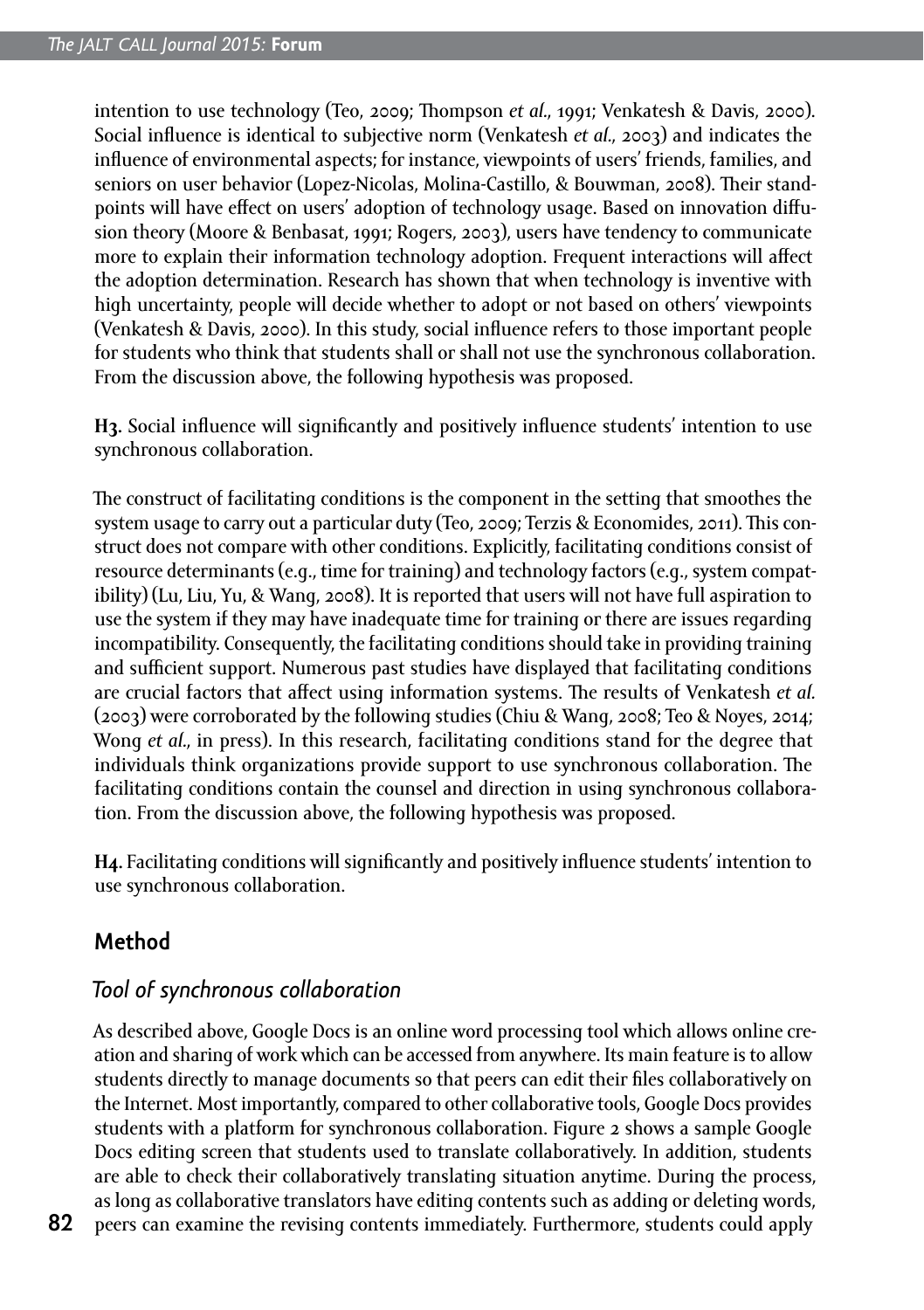track and changes function to follow who made changes and compare the discrepancies between different files. Teachers can use this function to check every student's process of participation and translation. In addition, the teacher assigned each group member a role. During the translation group activity, the teacher tracked each student's editing process by using a different color for each member of the group. Hence, the teacher could ensure that all students contributed rather than less-engaged students let their peers do all the work. The purpose of translation is to understand authentic target language structures, and the teacher was able to tell whether the students acquired formulaic sentences.



Figure 2. An example of a Google Doc.

# *Procedure*

At the beginning of the experiment, the participants took part in the practice from a required translation course. First of all, the instructor provided students translation steps and instruction, and then showed them how to use Google Docs to implement the group translation activity. Next, students tried to use Google Docs and see whether they have questions or not. During the translating procedure, if students have questions, the instructor helped answer them. Lastly, after the activity was accomplished, the participants were requested to fill out the questionnaire that investigated the proposed research model.

### *Participants and data collection methods*

The 27 participants of this study were students from a technical university in Tainan, Taiwan. Based on the English admission test, students were assorted as being at the intermediate level of English proficiency.

The questionnaire was created and revised according to the review of past studies (Chiu & Wang, 2008; Venkatesh *et al.*, 2003; Wang *et al.*, 2009) and comments from two experts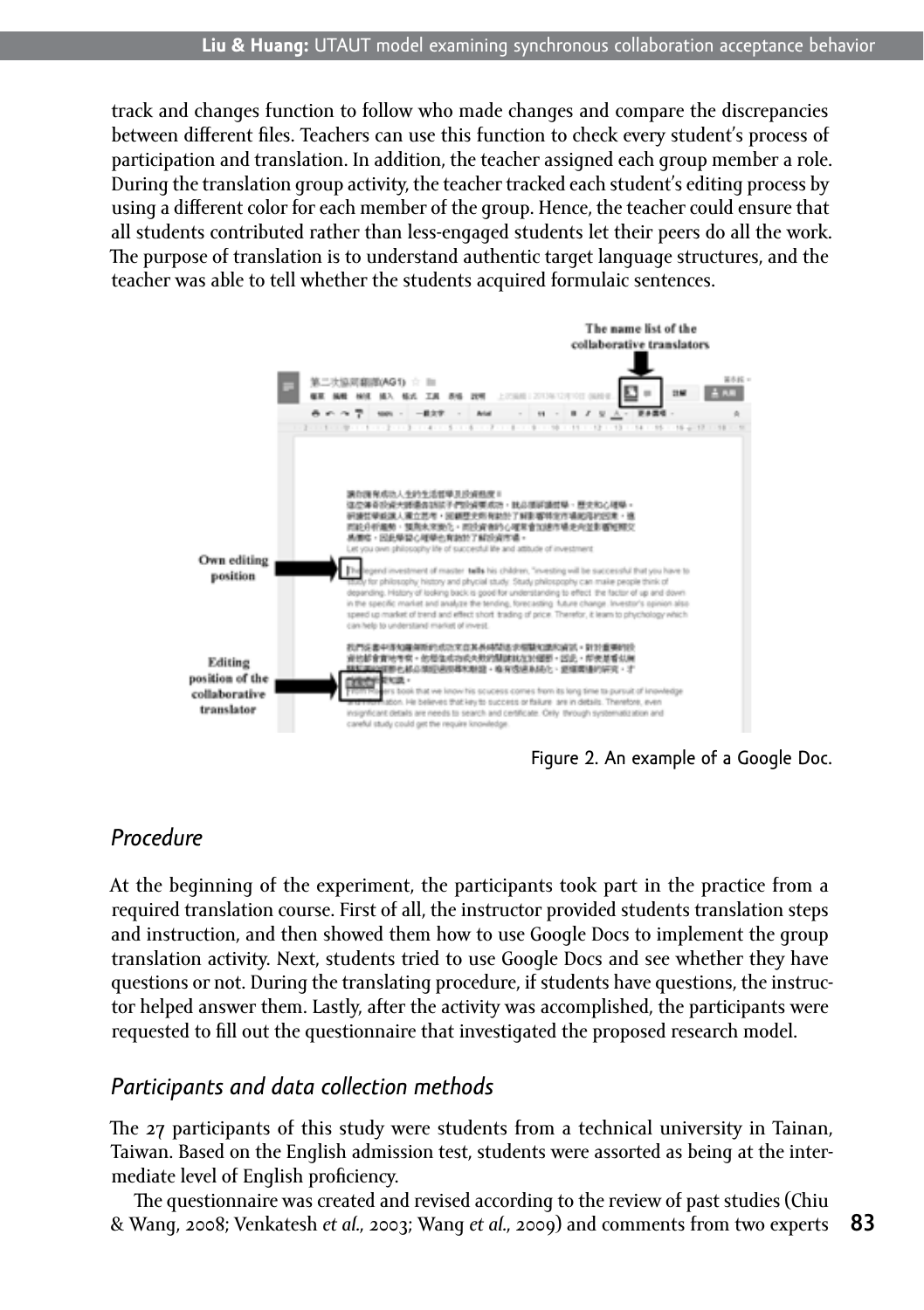and ten participants. The questionnaire encompassed five constructs including performance expectancy, effort expectancy, social influence, facilitating conditions, and behavioral intention. The finalized questionnaire was given to students who were asked to point out the degree of agreement along with a series of descriptions on a five-point Likert scale  $(1 =$ "Strongly disagree" to 5 = "Strongly agree"), which is a well-known and often used scale (Huang *et al.*, 2012; Teo & Noyes, 2014).

#### **Results and discussion**

Due to the small sample size, the data were analyzed according to the partial least squares regression (pls) approach, an alternative to structural equation modeling as pls is able to operate with only a small sample (minimum sample size = 20, Chin & Newsted, 1999). In this research, *Smartpls 2.0* was used to evaluate the measurement and structural models (Ringle, Wende, & Will, 2005).

#### *Measurement model*

The measurement model was assessed using item loadings, convergent validity, reliability of measure, and discriminant validity. An item was considered to be reliable if its loading was greater than 0.70 (Chin & Newsted, 1999). The convergent validity was assessed through the average variance extracted, which had to exceed a standard minimum level of 0.5 (Hair, Black, Babin, Anderson, & Tatham, 2006). The reliability of the measures was examined through the use of composite reliability and Cronbach's *alpha*. In general, the minimum value of composite reliability is 0.7, and the minimum value of Cronbach's *alpha* is 0.6 (Hair *et al.*, 2006). The discriminant validity was assessed by using the square root of the average variance extracted and latent variable correlations. The square root of the average variance extracted of each construct should exceed the correlation shared between one construct and other constructs in the model (Fornell & Larcker, 1981). Tables 1, 2, and 3 show that the results of the measurement model were acceptable, because all the values meet the standard levels.

### *Structural model*

The structural model was used to verify the hypotheses by using path coefficients and *R2* value (Chin & Newsted, 1999). The R<sup>2</sup> was used to assess the ability of the model to explain the variance in the dependent variables. The path coefficients were used to assess the statistical significance of the hypotheses. Figure 3 shows the results of the structural model.

The model explains 73% of the variation in behavioral intention. Four path coefficients were also given in Figure 3. First, the path coefficient between performance expectancy and behavioral intention was  $0.14$ ,  $p > 0.05$ , which indicated that performance expectancy did not have a positive and significant influence on behavioral intention. Second, the path coefficient between effort expectancy and behavioral intention was 0.20, *p* < 0.05, indicating that effort expectancy had a positive and significant influence on behavioral intention. Third, the path coefficient between social influence and behavioral intention was 0.26, *p* < 0.05, which showed that social influence of use had a positive and significant influence on behavioral intention. Fourth, the path coefficient between facilitating conditions and behavioral intention was 0.47, *p* < 0.05, which demonstrated that facilitating conditions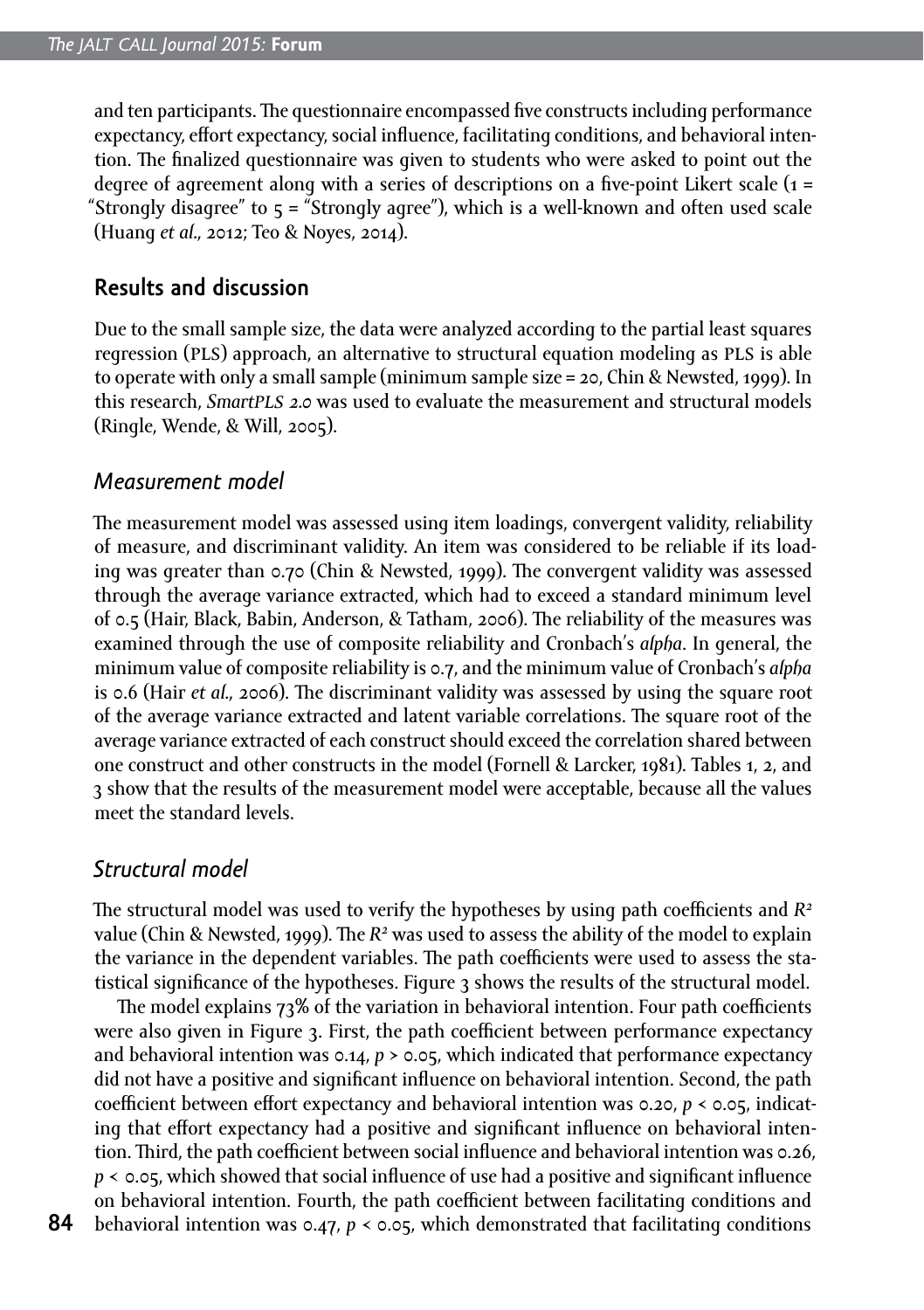|                            |                 |         | <b>Standard</b> | <b>Standard</b> |                |
|----------------------------|-----------------|---------|-----------------|-----------------|----------------|
| <b>Construct</b>           | <b>Items</b>    | Loading | deviation       | error           | <b>T-value</b> |
| Performance<br>expectancy  | PE <sub>1</sub> | 0.90    | 0.04            | 0.04            | 19.01          |
|                            | PE <sub>2</sub> | 0.93    | 0.04            | 0.04            | 20.03          |
|                            | PE3             | 0.94    | 0.01            | 0.01            | 56.83          |
| Effort expectancy          | EE1             | 0.90    | 0.02            | 0.02            | 39.94          |
|                            | EE <sub>2</sub> | 0.89    | 0.02            | 0.02            | 37.10          |
|                            | EE3             | 0.78    | 0.05            | 0.05            | 13.09          |
| Social influence           | SI1             | 0.92    | 0.02            | 0.02            | 37.01          |
|                            | SI2             | 0.97    | 0.00            | 0.00            | 239.56         |
|                            | SI3             | 0.94    | 0.01            | 0.01            | 63.77          |
| Facilitating<br>conditions | FC <sub>1</sub> | 0.71    | 0.10            | 0.10            | 6.54           |
|                            | FC <sub>2</sub> | 0.86    | 0.03            | 0.03            | 22.56          |
|                            | FC <sub>3</sub> | 0.84    | 0.02            | 0.02            | 36.78          |
| Behavioral                 | B11             | 0.94    | 0.01            | 0.01            | 69.90          |
| intention                  | BI <sub>2</sub> | 0.93    | 0.01            | 0.01            | 52.70          |

|  |  | Table 1: The item loadings for the measurement model |  |
|--|--|------------------------------------------------------|--|
|--|--|------------------------------------------------------|--|

#### Table 2: The convergent validity and reliability of measures for the model

|                         | <b>Convergent validity</b> | <b>Reliability of measure</b> |                  |  |
|-------------------------|----------------------------|-------------------------------|------------------|--|
| <b>Construct</b>        | <b>AVE</b>                 | <b>Composite reliability</b>  | Cronbach's alpha |  |
| Performance expectancy  | 0.86                       | 0.95                          | 0.92             |  |
| Effort expectancy       | 0.74                       | 0.89                          | 0.82             |  |
| Social influence        | 0.90                       | 0.96                          | 0.94             |  |
| Facilitating conditions | 0.65                       | 0.84                          | 0.75             |  |
| Behavioral intention    | 0.88                       | 0.94                          | 0.87             |  |

Table 3: The discriminant validity measures for the model

|                         | <b>Discriminant validity</b> |                      |                     |                                   |                                |  |
|-------------------------|------------------------------|----------------------|---------------------|-----------------------------------|--------------------------------|--|
|                         | Latent variable correlations |                      |                     |                                   |                                |  |
| Construct               | Performance<br>expectancy    | Effort<br>expectancy | Social<br>influence | <b>Facilitating</b><br>conditions | <b>Behavioral</b><br>intention |  |
| Performance expectancy  | 0.92                         |                      |                     |                                   |                                |  |
| Effort expectancy       | $-0.14$                      | 0.86                 |                     |                                   |                                |  |
| Social influence        | 0.72                         | 0.21                 | 0.94                |                                   |                                |  |
| Facilitating conditions | 0.36                         | 0.40                 | 0.69                | 0.80                              |                                |  |
| Behavioral intention    | 0.48                         | 0.43                 | 0.74                | 0.79                              | 0.93                           |  |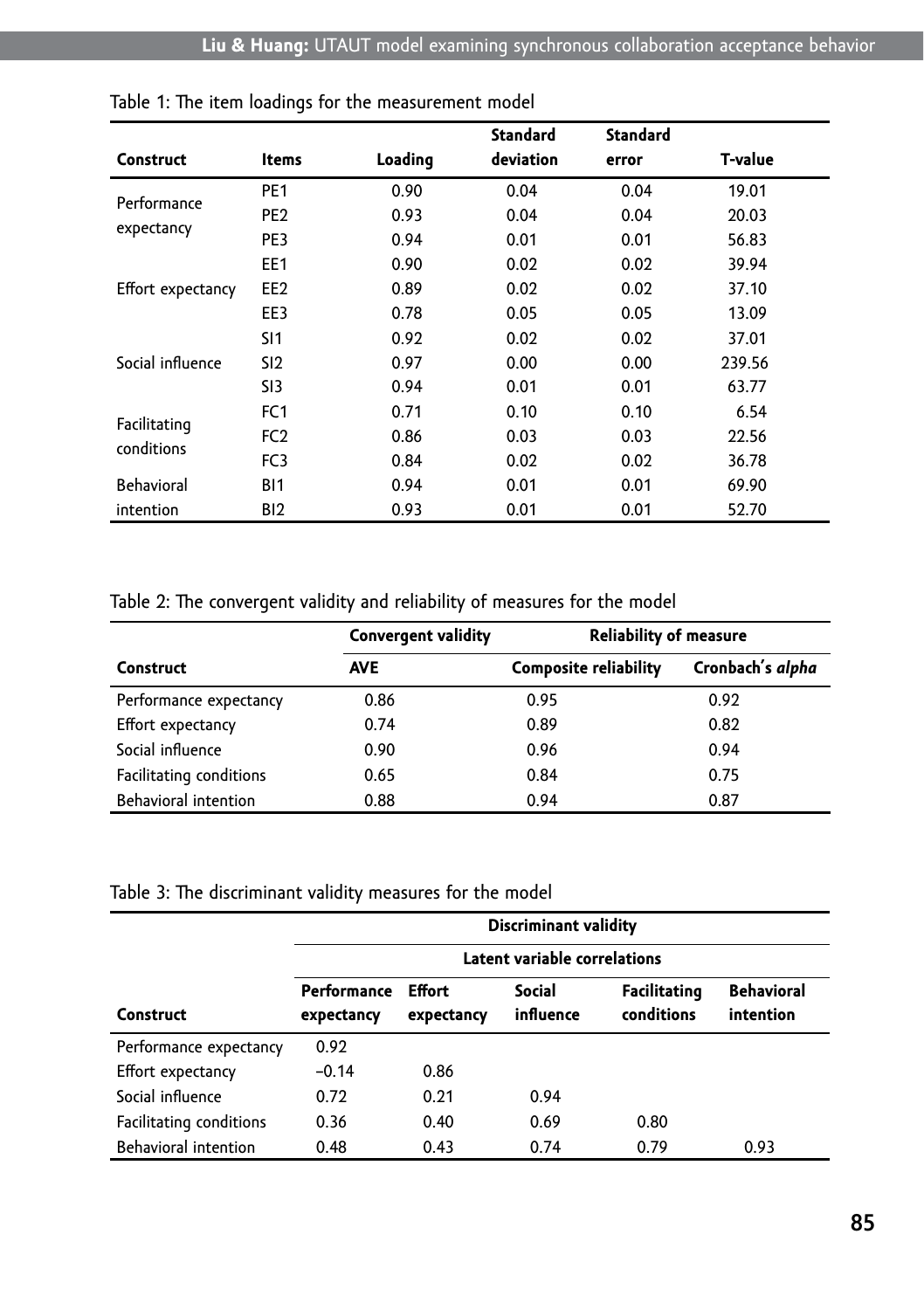

Note: Marked coefficients (\*) are significant at p < 0.05 (T > 1.96). NS = non-significant

Figure 3. The results of the PLS analysis.

had a positive and significant influence on behavioral intention. These results indicated that there was one hypothesis that refuted the prediction, namely H1, while the others confirmed the predictions; that is, H2, H3, and H4.

From the results, we observed that when applying synchronous collaboration in peer translation, facilitating conditions is of most importance, followed by social influence. The reasons for this outcome can be obtained from the experimental procedures. During the process, it was the first time for students to conduct peer translation by using Google Docs. Various problems did arise during the process; however, one main problem was how to set up the file's collaborative translation. Due to the study being carried out in a classroom situation, when students did encounter a problem, the instructor or teaching assistant was able to provide guidance during the activity. Generally speaking, students' questions could all be solved and students were able to continue using Google Docs to carry out their peer translations. Therefore, facilitating the appropriate conditions can play a significant role to impact students' intention to use technology. With exception to this point, this activity is considered as being teamwork, meaning that social influence is of subordinate importance.

### **Conclusions**

**86** Our study examined the use of Google Docs as an online tool for synchronous collaboration in peer translation. In order to investigate students' standpoints with regards to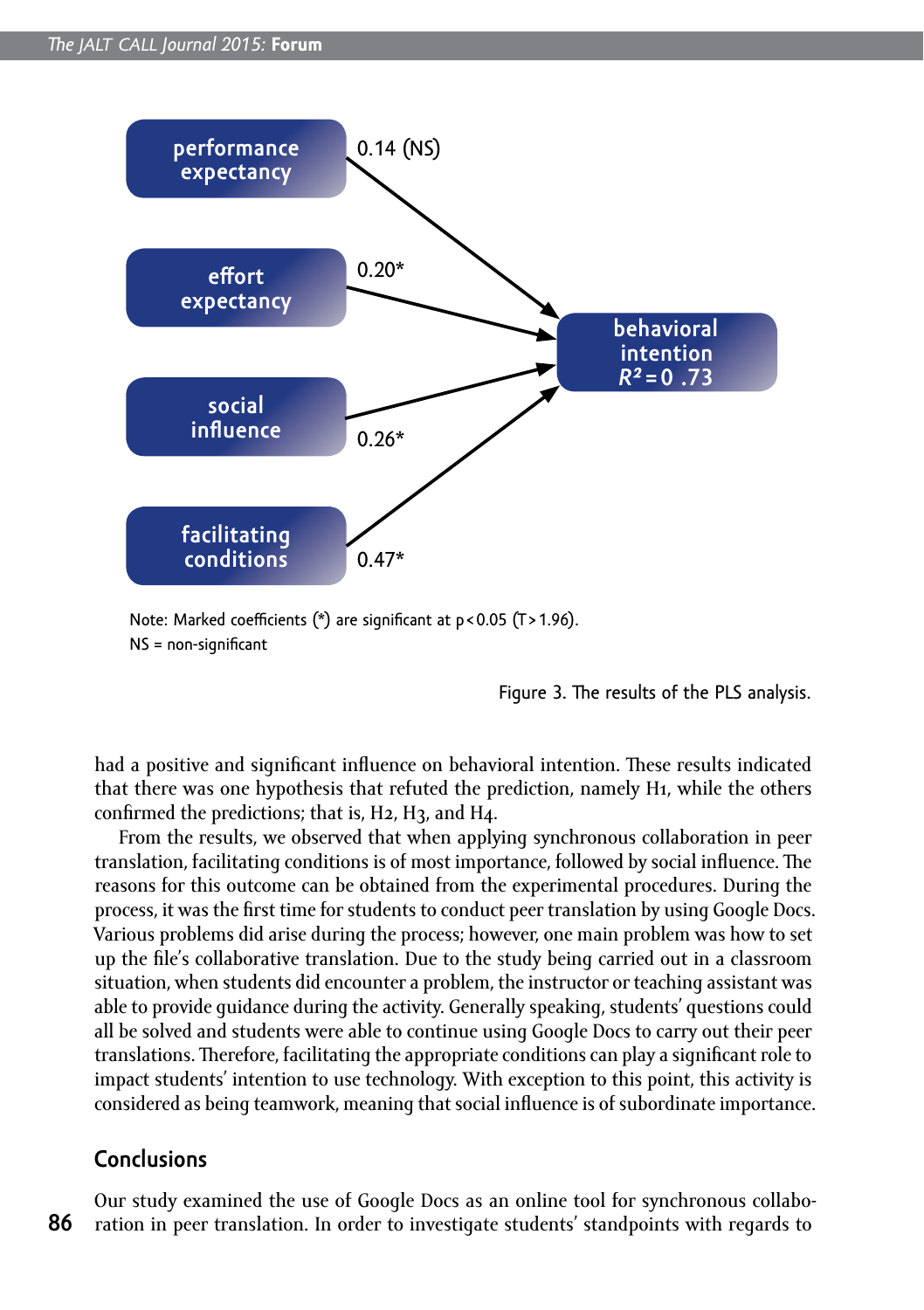synchronous collaboration, the research model was constructed according to the UTAUT. and partial least squares regression was employed to evaluate the model. The empirical findings corroborated the proposed research model and hypotheses, and showed that all except one of the hypotheses could not be supported. Lastly, we found that facilitating conditions was the main factor, followed by social influence and effort expectancy on students' intentions to use synchronous collaboration.

The results show that when a new technology is integrated into teaching, facilitating conditions plays a significant role, especially when the technology is innovative. The reason for this result is likely that students did not initially know how to use the technology. Training in a new technology is important in assisting students in gaining familiarity quickly (Hubbard, 2004), and thus can further influence students' intentions to use the technology. The results support the study by Escobar-Rodriguez and Monge-Lozano (2012). These researchers claimed that educational training with technology could raise students' learning outcomes when using that technology, because after the training students would not need to spend time finding out how to use the technology. Additionally, the direct observations of students' usage behaviors made in the course of this research also help to explain the results. During the experiment, many students were very surprised to learn the function of Google Docs, because when they keyed in any words or revised any sentences on their own computer, other classmates could immediately see the editing results on their own screens. The students all believed this technology to be useful in speeding up their collaborative translations because their translation work among their classmates could be checked promptly. They could discuss the translation results instantly and thus better complete their sentence translations. From the study, it can be concluded that students held positive overall attitudes toward the usage of Google Docs.

It should be pointed out that this project did have some limitations. First, all measurements utilized in this study were restricted to the students' self-reported opinions. In future studies, we would incorporate supplementary assessments to investigate the perceptions of students concerning synchronous collaboration. Next, all participants were obtained from the same department of a technical university. Since they were a nearly homogeneous group, we did not analyze their demographic data. In the future, we would select students from different departments as our subjects, and then categorize their profiles according to gender, age, and educational background such as freshmen, sophomores, juniors, and seniors. Third, expanding the sample size would naturally raise the validity of the findings, and this is another aim of our future work.

Lastly, this study focused on experiences, perceptions, and accepted behaviors. It did not address students' translation skills, language proficiency levels, or learning outcomes. In other words, it explored whether processing collaborative translations by utilizing Google Docs would be helpful because the program would allow for discussions regarding the translation work to be pieced together with simultaneous group editing. We will progress towards an experimental design focused on exploring whether Google Docs, when applied in collaborative translations, could be useful in improving students' language abilities.

#### **Acknowledgements**

The authors would like to thank the National Science Council of the Republic of China for financially supporting this research under Contract No. nsc 102-2511-S-041-001- and 102-2511-S-041-005-.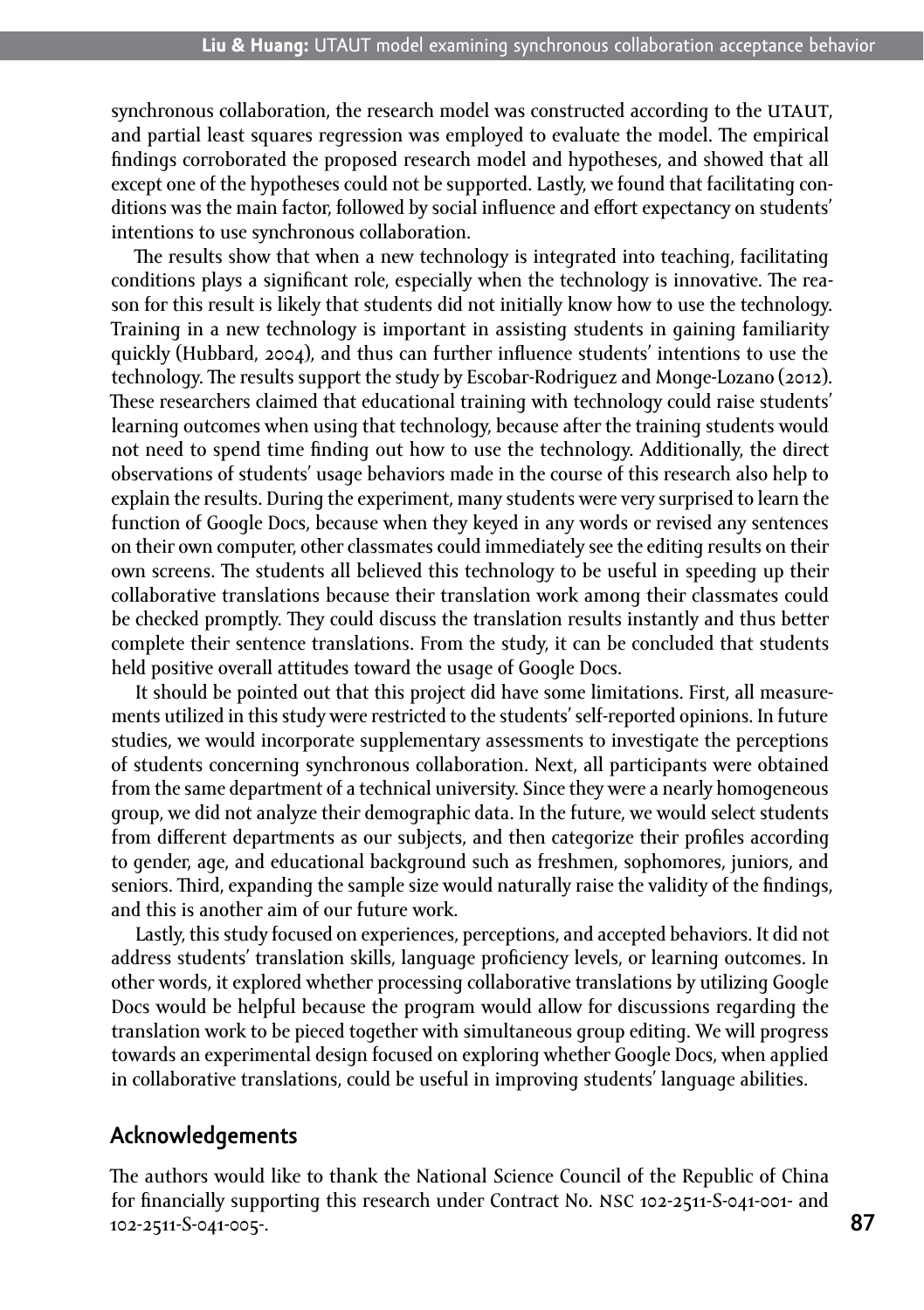## **References**

- Ajzen, I. (1991). The theory of planned behavior. *Organizational Behavior and Human Decision Processes, 50*(2), 179–211.
- Bandura, A. (1986). *Social foundations of thought and action: a social cognitive theory*. Englewood Cliffs, NJ: Prentice Hall.
- Barr, D. (2013). Embedding technology in translation teaching: Evaluative considerations for courseware integration. *Computer Assisted Language Learning, 26*(4), 295–310.
- Bassnett, S. (2013). *Translation studies*. Routledge.
- Bolton, K. (2012). World Englishes and linguistic landscapes. *World Englishes*, *31*(1), 30–33.

Chatzoglou, P.D., Sarigiannidis, L., Vraimaki, E., & Diamantidis, A. (2009). Investigating Greek employees' intention to use web-based training. *Computers & Education, 53*(3), 877–889.

Chen, C.C., & Huang, T.C. (2012). Learning in a u-Museum: Developing a context-aware ubiquitous learning environment. *Computers & Education, 59*(3), 873–883.

Chen, M.H., Huang, S.T., Chang, J.S., & Liou, H.C. (2015). Developing a corpus-based paraphrase tool to improve efl learners' writing skills. *Computer Assisted Language Learning, 28*(1), 22-40, DOI: 10.1080/09588221.2013.783873.

Chin, W.W., & Newsted, P.R. (1999). Structural equation modeling analysis with small samples using partial least squares. In R. Hoyle (Ed.), *Statistical Strategies for Small Sample Research* (pp. 307–341). California: Sage Publications.

Chiu, C.M., & Wang, E.T.G. (2008). Understanding Web-based learning continuance intention: The role of subjective task value. *Information & Management, 45*(3), 194–201.

Compeau, D.R., & Higgins, C.A. (1995). Computer self-efficacy: development of a measure and initial test. *mis Quarterly, 19*(2), 189–211.

Cook, G. (1998). Use of translation in language teaching. In M. Baker (Ed.), *Routledge encyclopedia of translation studies* (pp. 117–120). New York and London: Routledge.

Danan, M. (2010). Dubbing projects for the language learner: a framework for integrating audiovisual translation into task-based instruction. *Computer Assisted Language Learning, 23*(5), 441–456.

Davis, F.D. (1989). Perceived usefulness, perceived ease of use and user acceptance of information technology. *mis Quarterly, 13*(3), 319–340.

Davis, F.D., Bagozzi, R.P., & Warshaw, P.R. (1989). User acceptance of computer technology: a comparison of two theoretical models. *Management Science, 35*(8), 982–1003.

Davis, F.D., Bagozzi, R.P. & Warshaw, P.R. (1992). Extrinsic and intrinsic motivation to use computers in the workplace. *Journal of Applied Social Psychology, 22*(14), 1111–1132.

Escobar-Rodriguez, T., & Monge-Lozano, P. (2012). The acceptance of Moodle technology by business administration students. *Computers & Education, 58*(4), 1085–1093.

Fishbein, M., & Ajzen, I. (1975). *Belief, attitude, intention and behavior: an introduction to theory and research*. Reading, ma: Addison-Wesley.

Fornell, C., & Larcker, D. F. (1981). Evaluating structural equation models with unobservable variables and measurement error. *Journal of Marketing Research, 18*(1), 39–50.

Geary, D.C. (1995). Reflections of evolution and culture in children's cognition: implications for mathematical development and instruction. *American Psychologist, 50*,

**<sup>88</sup>** 24–37.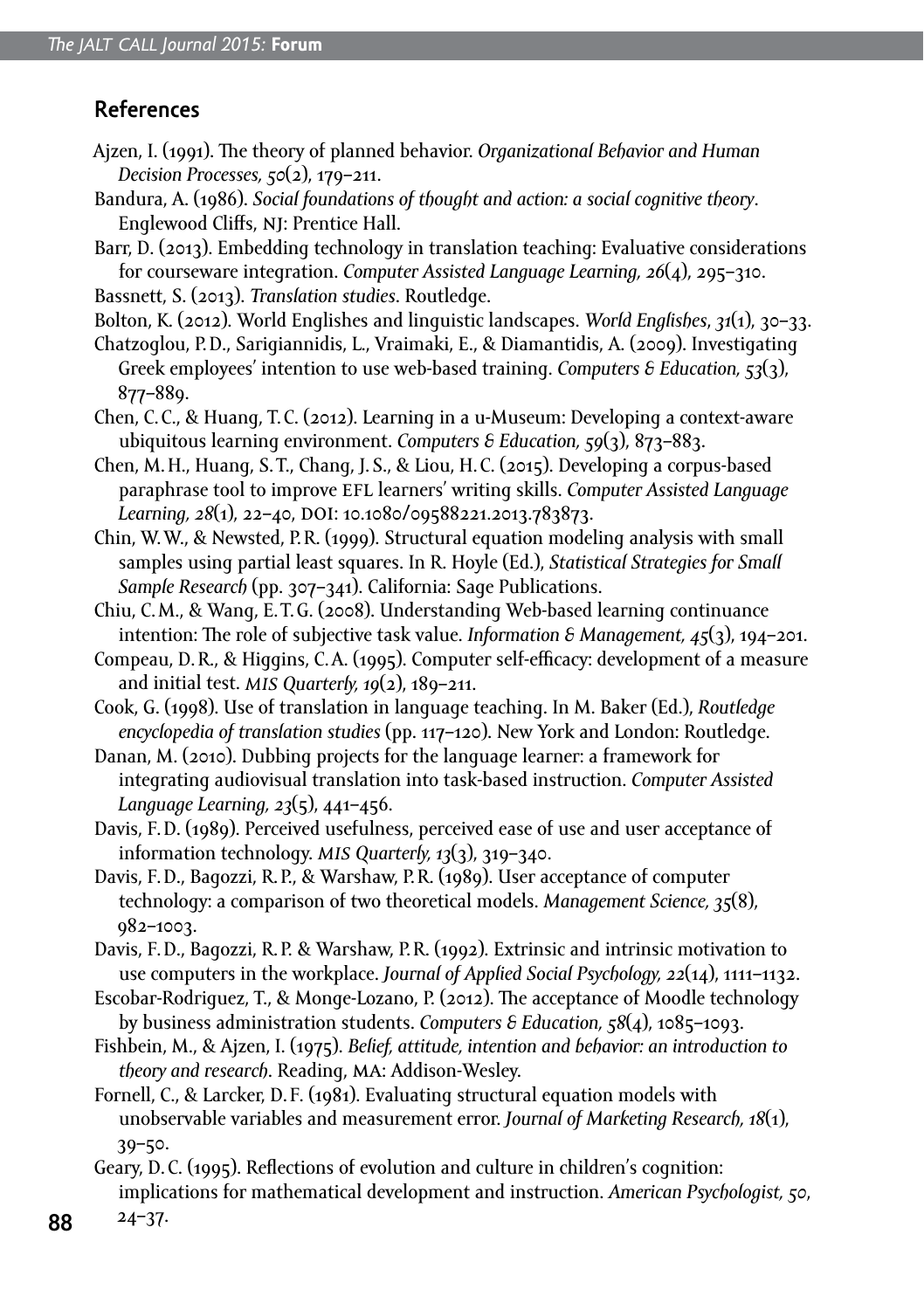- Girvan, C., Tangney, B., & Savage, T. (2013). SLurtles: supporting constructionist learning in second life. *Computers & Education, 61*, 115–132.
- Hair, J. F., Black, W.C., Babin, B.J., Anderson, R.E., & Tatham, R. L. (2006). *Multivariate data analysis* (6th Ed.). nj: Prentice-Hall.

Harel, I,, & Papert, S. (Eds.). (1991). *Constructionism*. Norwood, nj: Ablex Publishing.

- Hatim, B.A., & Munday, J. (2004). *Translation: An Advanced Resource Book.* Routledge.
- Huang, Y.M., Huang, Y.M., Huang, S.H., & Lin, Y.T. (2012). A ubiquitous English vocabulary learning system: Evidence of active/passive attitudes vs. usefulness/easeof-use. *Computers & Education, 58*(1), 273–282.
- Hubbard, P. (2004). Learner training for effective use of call. In S. Fotos & C.M. Browne (Eds.), *New Perspectives on call for Second Language Classrooms* (pp. 45–68). Mahwah, NI: Lawrence Erlbaum Associates.
- Laborda, J.G., Magal-Royo, T., Rocha, J.M.D.S., & Álvarez, M. F. (2010). Ergonomics factors in English as a foreign language testing: The case of plevalex. *Computers & Education, 54*(2), 384–391.
- Lan, Y. I. (2013). The effect of technology-supported co-sharing on L2 vocabulary strategy development. *Educational Technology & Society, 16*(4), 1–16.
- Lave, J., &Wagner, E. (1991). *Situated learning: Legitimate peripheral participation*. Cambridge: Cambridge University Press.
- Liaw, S.S., Chen, G.D., & Huang, H.M. (2008). Users' attitudes toward web-based collaborative learning systems for knowledge management. *Computers & Education, 50*(3), 950–961.
- Liu, I. F., Chen, M.C., Sun, Y.S., Wible, D., & Kuo, C.H. (2010). Extending the tam model to explore the factors that affect intention to use an online learning community. *Computers & Education, 54*(2), 600–610.
- Lopez-Nicolas, C., Molina-Castillo, F.J., & Bouwman, H. (2008). An assessment of advanced mobile services acceptance: Contributions from TAM and diffusion theory models. *Information & Management, 45*(6), 359–364.
- Lu, J., Liu, C., Yu, C.S., & Wang, K. (2008). Determinants of accepting wireless mobile data services in China. *Information & Management, 45*(1), 52–64.
- Mendoza, A., Carroll, J., & Stern, I. (2008). Influences on continued use of an information system: A longitudinal study. In *Proceedings of 16th European Conference on Information Systems*. Galway, Ireland.
- Moore, G.C. & Benbasat, I. (1991). Development of an instrument to measure the perceptions of adopting an information technology innovation. *Information Systems Research, 2*(3), 192–222.
- Niño, A. (2008). Evaluating the use of machine translation post-editing in the foreign language class. *Computer Assisted Language Learning, 21*(1), 29–49.
- Palincsar, A.S. (1998). Social constructivist perspectives on teaching and learning. *Annual Review Psychology, 49*, 345–375.
- Papert, S. (1996). *Constructionism: A new opportunity for elementary science education*. Cambridge, MA: MIT, Media Laboratory, Epistemology and Learning Group.
- Pavlenko, A., & Lantolf, J.P. (2000). Second language learning as participation and the (re)construction of selves. In J.P. Lantolf (Ed.), *Sociocultural theory and second language learning* (pp. 155–177). Oxford: Oxford University Press.
- Ringle, C.M., Wende, S., & Will, A. (2005). Smartpls 2.0 (beta). Retrieved October 22, 2010 from<http://www.smartpls.de>.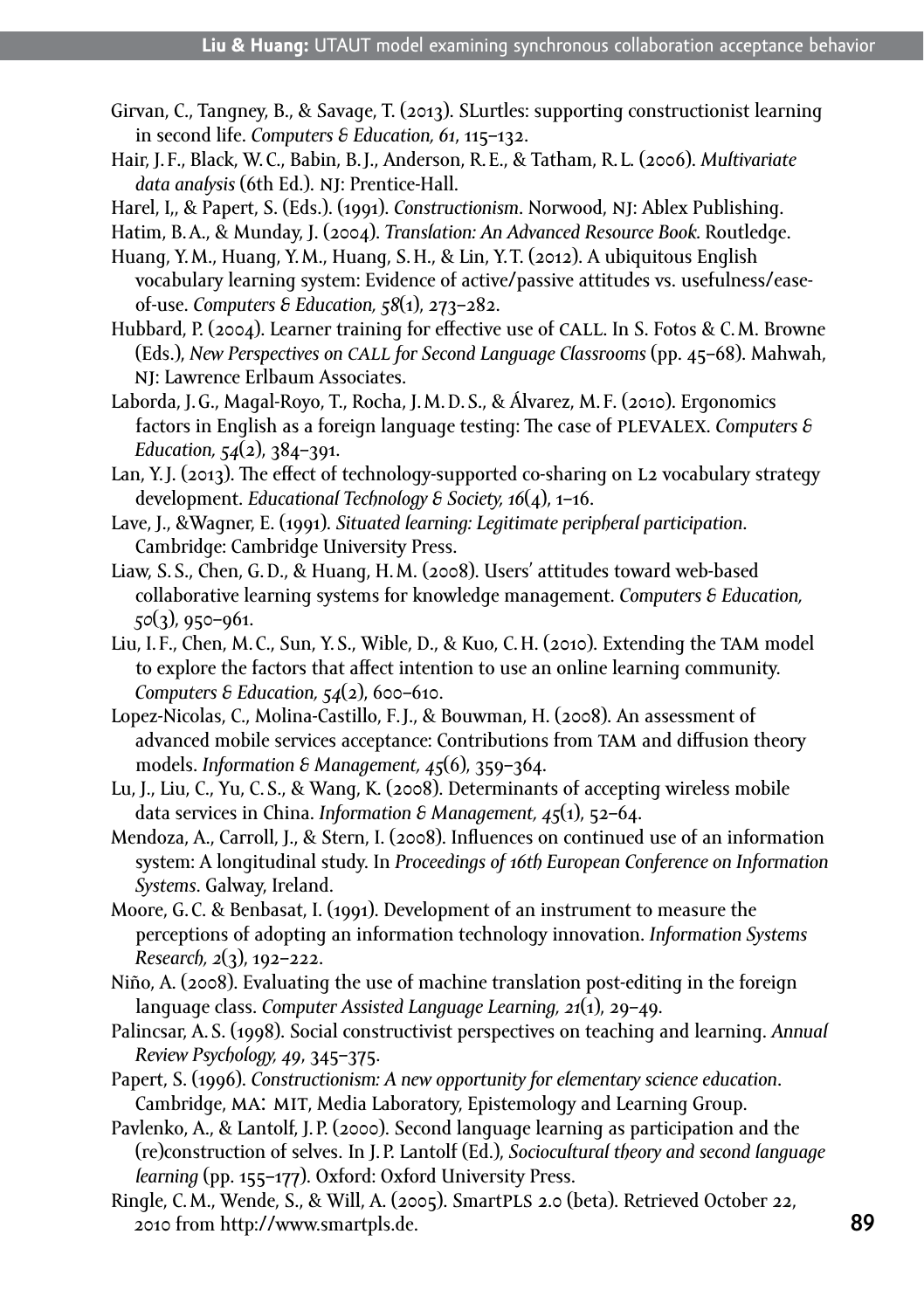Rogers, E.M. (2003). *Diffusion of innovations* (5th Ed.). New York: Free Press.

- Schjoldager, A. (2004). Are L2 learners more prone to err when they translate? In K. Malmkjaer (Ed.), *Translation in undergraduate degree programmes* (pp. 127–149). Amsterdam and Philadelphia: John Benjamins.
- Schneider, E.W. (2014). New reflections on the evolutionary dynamics of world Englishes. *World Englishes*, *33*(1), 9–32.
- Schunk, D.H. (1996). *Learning theories*. NJ: Prentice-Hall.
- Sewell, P. (1996). Translation in the curriculum. In P. Sewell & I. Higgins (Eds.), *Teaching translation in universities: present and past perspectives*. London: cilt.
- Shei, C.C. (2005). Integrating content learning and ESL writing in a translation commentary writing aid. *Computer Assisted Language Learning, 18*(1-2), 33–48.
- Stibbard, R. (1998). The principled use of translation in foreign language teaching. In K. Malmkjær (Ed.), *Translation and language teaching. Language teaching and translation* (pp. 69–76). Manchester: St Jerome.
- Talbot, G. (1996). Looking up in anger: Translation practice in the call lab. *Recall, 8*(1), 20–23.
- Taylor, S., & Todd, P.A. (1995). Assessing it Usage: the role of prior experience. *mis Quarterly, 19*(2), 561–570.
- Teo, T. (2009). Modelling technology acceptance in education: A study of pre-service teachers. *Computers & Education, 52*(1), 302–312.
- Teo, T. (2011). Factors influencing teachers' intention to use technology: model development and test. *Computers & Education, 57*(4), 2432–2440.
- Teo, T., & Noyes, J. (2014). Explaining the intention to use technology among pre-service teachers: a multi-group analysis of the Unified Theory of Acceptance and Use of Technology. *Interactive Learning Environments, 22*(1), 51–66.
- Terzis, [V.,](http://www.sciencedirect.com/science/article/pii/S0747563211001117) & Economides, A.A. (2011). Computer based assessment: Gender differences in perceptions and acceptance. *Computers in Human Behavior, 27*(6), 2108–2122.
- Thompson, R. L., Higgins, C.A., & Howell, J.M. (1991). Personal computing: toward a conceptual model of utilization. *mis Quarterly, 15*(1), 124–143.
- Triandis, H.C. (1977). *Interpersonal behavior*. Monterey, Canada: Brooke/Cole.
- Venkatesh, V., & Davis, F.D. (2000). A theoretical extension of the technology acceptance model: Four longitudinal field studies. *Management Science, 46*(2), 186–204.
- Venkatesh, V., Morris, M.G., Davis, G.B., & Davis, F.D. (2003). User acceptance of information technology: toward a unified view. *mis Quarterly, 27*(3), 425–478.
- Wang, Y.S., Wu, M.C., & Wang, H.Y. (2009). Investigating the determinants and age and gender differences in the acceptance of mobile learning. *British Journal of Educational Technology, 40*(1), 92–118.
- Widdowson, H.G. (1978). *Teaching language as communication*. Oxford: Oxford University Press.
- Wong, K.T., Teo, T., & Goh, P.S.C. (in press). Understanding the intention to use interactive whiteboards: model development and testing. *Interactive Learning Environments*, DOI: 10.1080/10494820.2013.806932.
- Yang, Y.F. (2011). Learner interpretations of shared space in multilateral English blogging. *Language Learning & Technology*, *15*(1), 122–146.